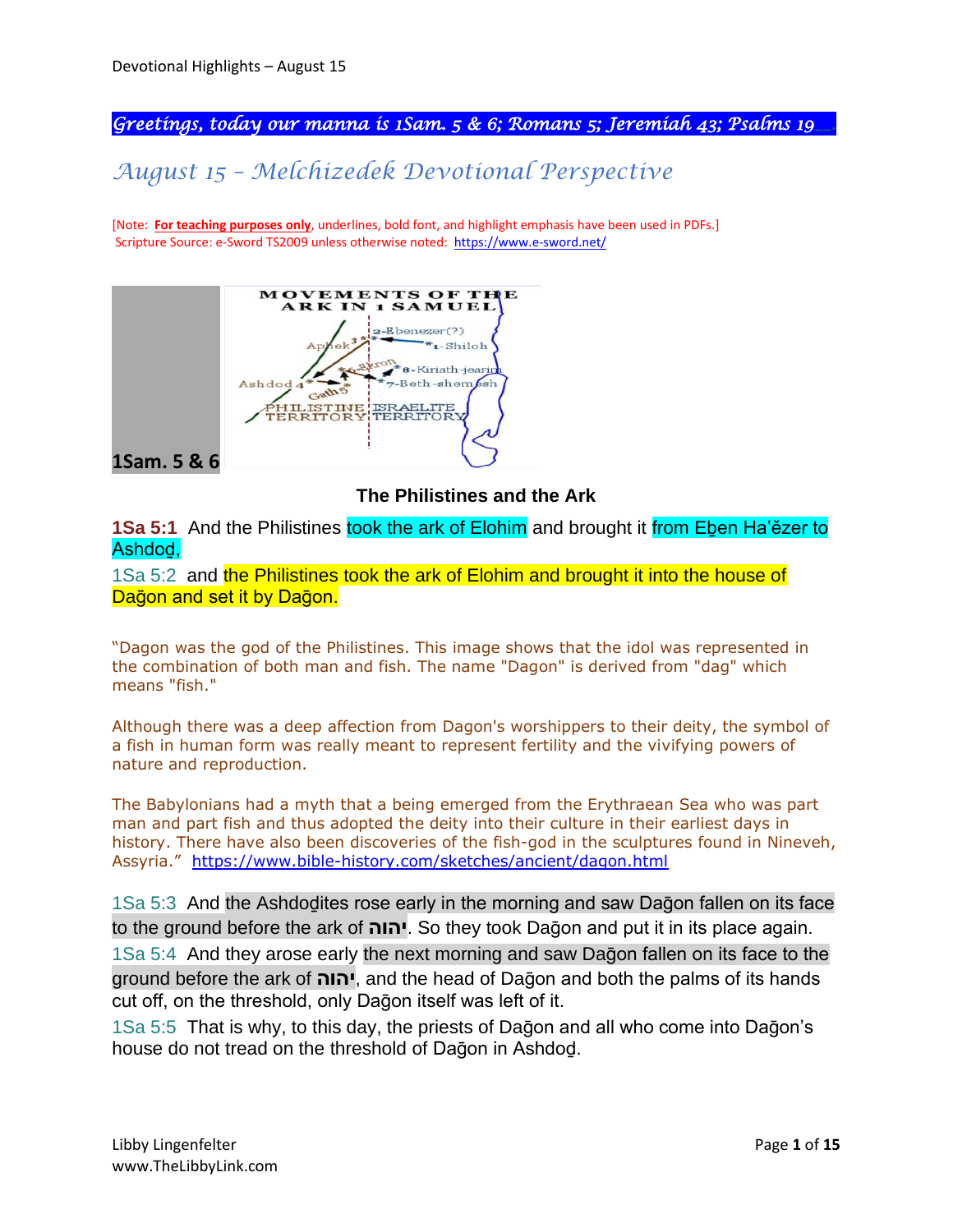F. B. Meyer's commentary below gives the solution to any oppressing or obsessing 'idol' in one's life; the answer is receiving Yahusha HaMashiac as your Savior; in doing so Yahusha's 'New Covenant' reigns in your heart – the Holy Spirit; and all other idolatrous spirits are defeated and can be cast out. Believers become the temple of His presence! Praise Yah!

## **THE CAPTURED ARK BRINGS TROUBLE**

Dagon's fall before the Ark of God has a sublime significance. In the evening, as the priests left the temple, the hideous image stood erect on its pedestal; in the morning, it was found prostrate before the sacred symbol. A repetition of the incident proved that it was no coincidence. So shall it be with all the idols of the heathen. They shall be utterly abolished, and the demons of whom they are the grotesque representations, together with the Devil whom they obey, shall be cast into the "bottomless pit," Rev\_20:3. Thus has it been in many countries already. They have "cast their idols to the moles and bats," Isa\_2:20.

**Let this scene be reproduced in your heart!** Let Jesus [Yahusha] enter and the dearest idols you have known will yield before Him. The presence of Christ [Messiah], which brings terror to his foes, will bring blessing and deliverance to those that love Him. The dying thief passes from his cross to Paradise, while Judas goes to his own place. Dare to **admit the Savior into the secret place of your heart**. He will utterly destroy the works of Satan, and will drive out the evil things that have too long infested it.

## 1Sa 5:6 But the hand of **יהוה** was heavy on the Ashdoḏites, and He wasted them and struck them with tumors – Ashdod and its borders.

YHWH is a consuming fire. Under the Book of the Law and Tabernacle system, uncleanness, strange fire, idolatry, and so forth; could not be in His presence. He consumed such in various ways, and in this account, it came in the form of wasting their bodies and striking them with tumors.

This should give people food for thought. In many instances, not all; tumors and wasting diseases may be brought upon mankind because of unrepented disobedience; by blending unclean and clean; especially in believers and those that say they are 'believers.' If ever such should come against a person; this would be a good starting point to evaluate.

Are there unrepented 'blended' practices in pagan rituals of man-made holiday traditions? Is there unrepented blending of clean and unclean foods? Is there unrepented blending of 'added leaven' or false doctrine with His pure unadulterated Word? Etc. These things should be evaluated, and prayers offered up for direction from YHWH. In Covenant, if we err, we can repent and ask for forgiveness; but if we purposefully persist in blending when we understand otherwise; YHWH may chastise. He chastises those He loves; He doesn't 'condemn.'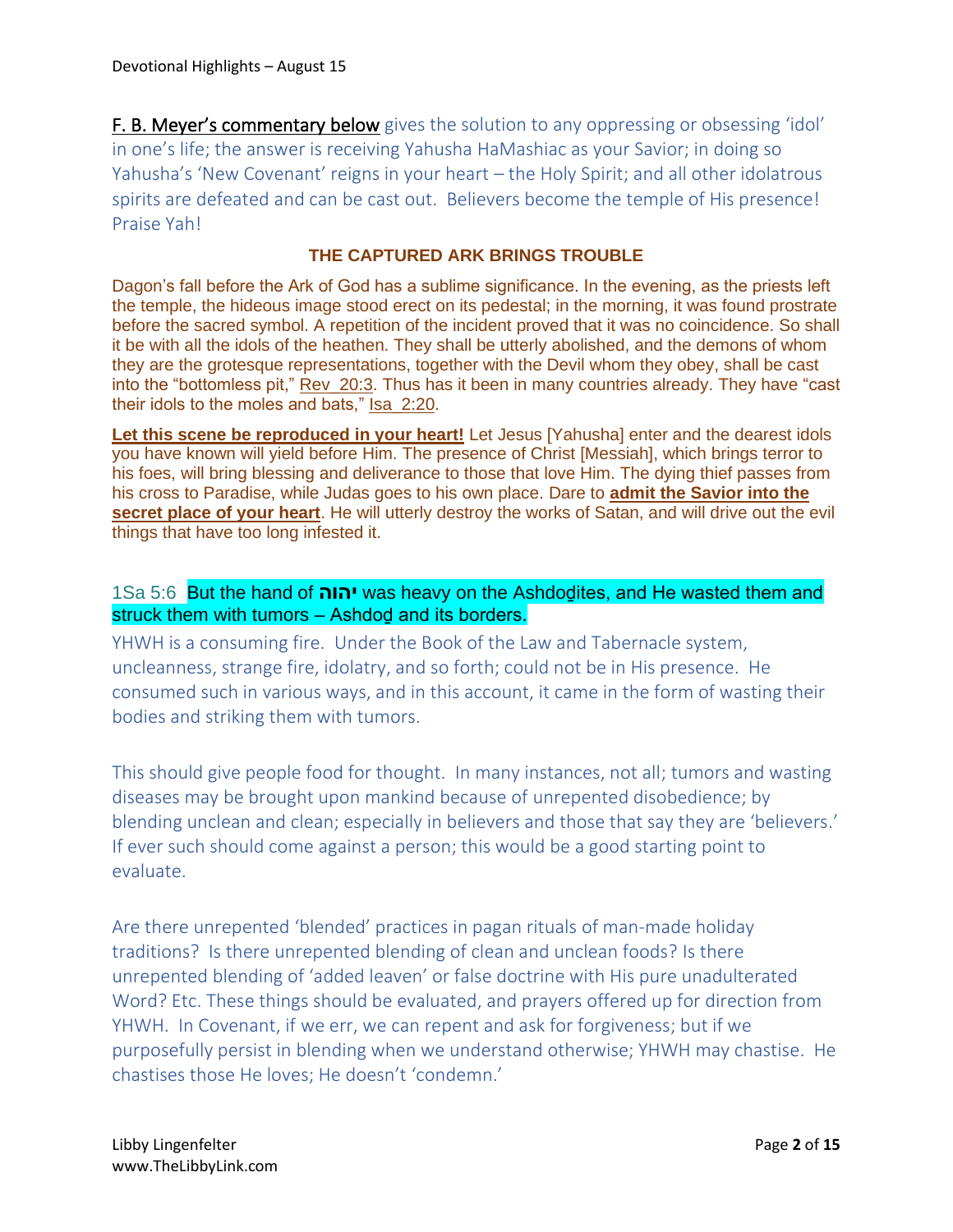1Sa 5:7 And when the men of Ashdoḏ saw this, they said, "Let not the ark of the Elohim of Yisra'ěl remain with us, for His hand has been hard on us, and on Daḡon our mighty one."

1Sa 5:8 Then they sent and gathered to them all the princes of the Philistines, and said, "What do we do with the ark of the Elohim of Yisra'ěl?" And they answered, "Let the ark of the Elohim of Yisra'ěl be removed to Gath." And they removed the ark of the Elohim of Yisra'ěl.

The ark of Elohim is moved to Gath; and the city of Gath experiences the same destruction with the wasting disease of tumors.

1Sa 5:9 And it came to be, after they removed it, that the hand of **יהוה** was against the city with a very great destruction. And He struck the men of the city, from the least to the greatest, and tumors broke out on them.

Finally, all see the associated destruction by the unlawful possession of the ark of Elohim. They desire that it be immediately returned to Israel.

1Sa 5:10 They then sent the ark of Elohim to Egron. And it came to be, as the ark of Elohim came to Eqron, that the Eqronites cried out, saying, "They have removed the ark of the Elohim of Yisra'ěl to us, to kill us and our people!"

1Sa 5:11 And they sent and gathered together all the princes of the Philistines, and said, "Send away the ark of the Elohim of Yisra'ěl, and let it return to its own place, so that it does not kill us and our people." For there had come a deadly destruction throughout all the city – the hand of Elohim was very heavy there.

1Sa 5:12 **And the men who did not die were stricken with tumors, and the cry of the city went up to the heavens.**

# **1Sam 6**

## **The Ark Returned to Israel**

**1Sa 6:1** And the ark of **יהוה** was in the field of the Philistines for seven new *moons*.

For seven months the ark of YHWH was in the field of the Philistines as they contemplated what they should do with the ark of YHWH that was by now greatly feared due to all the death and destruction caused by its unlawful possession.

1Sa 6:2 And the Philistines called for the priests and the diviners, saying, "What do we do with the ark of **יהוה** ?Let us know with what we should send it to its place."

1Sa 6:3 And they said, "If you send away the ark of the Elohim of Yisra'ěl,

• do not send it empty,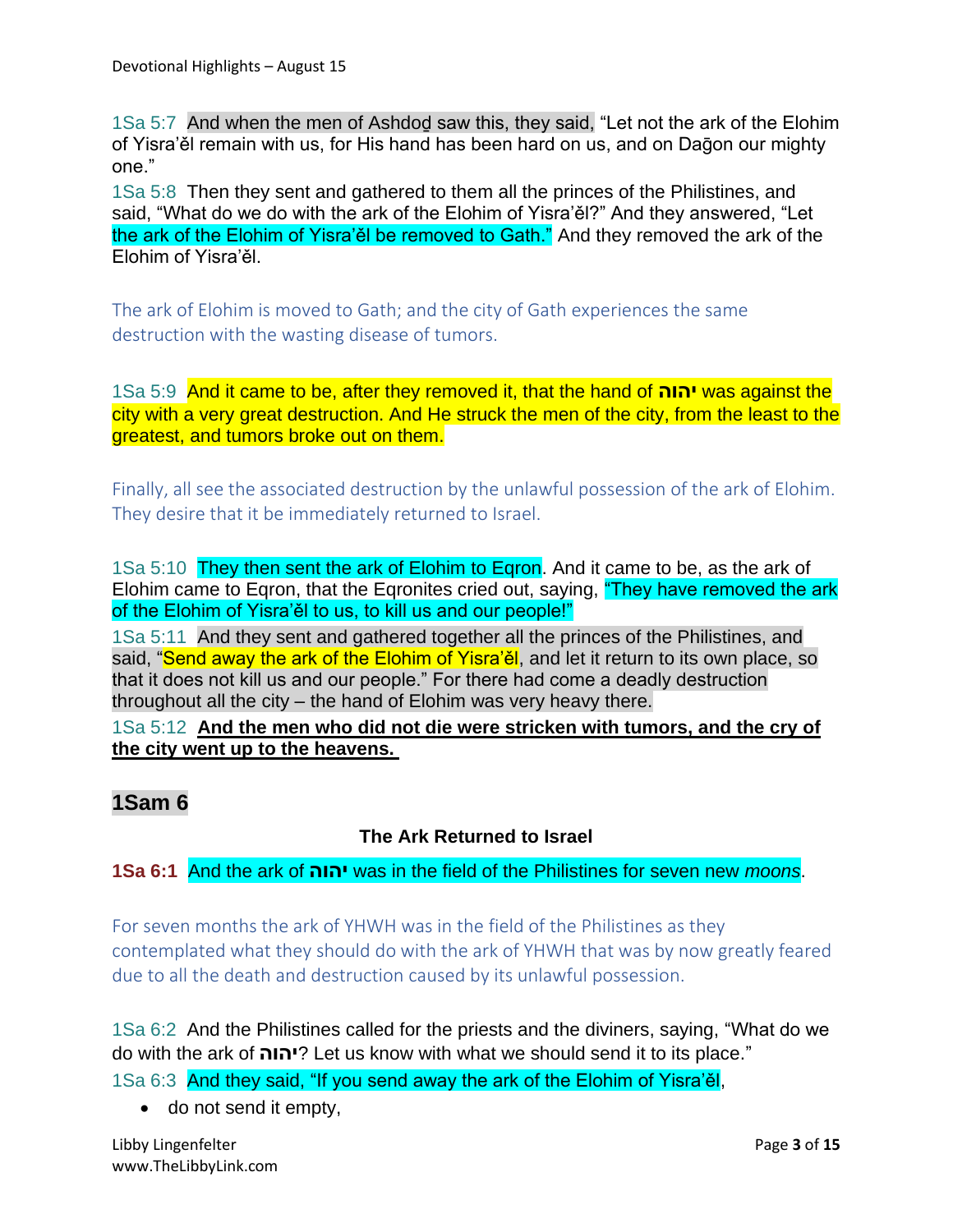- but you shall certainly return it to Him with a guilt offering.
- Then you are going to be healed, and it shall be known to you why His hand does not turn aside from you."

1Sa 6:4 And they said, "What is the guilt offering which we return to Him?" And they answered, "The number of the princes of the Philistines: five golden tumours and five golden rats. For the same plague was on all of you and on your princes.

1Sa 6:5 "And you shall make images of your tumours and images of your rats that ruin the land, and you shall give esteem to the Elohim of Yisra'ěl. It could be that He does lift His hand from you, from your mighty ones, and from your land.

1Sa 6:6 "And why do you harden your hearts as the Mitsrites and Pharaoh hardened their hearts? When He had severely dealt with them, did they not send them away, and they went?

1Sa 6:7 "And now, take and make a new wagon, and two milk cows which have never been yoked, and hitch the cows to the wagon. And take their calves home, away from them.

1Sa 6:8 "And take the ark of **יהוה** and put it on the wagon. And put the objects of gold which you are returning to Him as a guilt offering in a chest by its side, and send it away, and it shall go.

1Sa 6:9 "And you shall see, if it goes up the way to its own border, to Běyth Shemesh, then He has done us this great evil. But if not, then we shall know that His hand has not come against us – an accident it was to us."

The Philistines consult their priests and diviners inquiring what to do. They are given pagan instructions and ultimately the ark of YHWH does make its way to the border of Beyth Shemesh. Their priests and diviners have a 'blended' knowledge of YHWH's 'guilt offering.' They advise according to their ways and knowledge.

1Sa 6:10 And the men did so and took two milk cows and hitched them to the wagon, and shut up their calves at home.

1Sa 6:11 And they put the ark of **יהוה** on the wagon, and the chest with the gold rats and the images of their tumors.

1Sa 6:12 And the cows went straight for the way to Běyth Shemesh, and went along the highway, bellowing as they went, and did not turn aside, right or left. And the princes of the Philistines went after them to the border of Běyth Shemesh.

1Sa 6:13 And *they* of Běyth Shemesh were reaping their wheat harvest in the valley. And they lifted their eyes and saw the ark, and rejoiced to see it.

1Sa 6:14 And the wagon came into the field of Yehoshua of Běyth Shemesh and stood there, and there was a great stone. So they split the wood of the wagon and offered the cows as an ascending offering to **יהוה**.

1Sa 6:15 And the Lěwites took down the ark of **יהוה** and the chest that was with it, in which were the objects of gold, and put them on the great stone. And the men of Běyth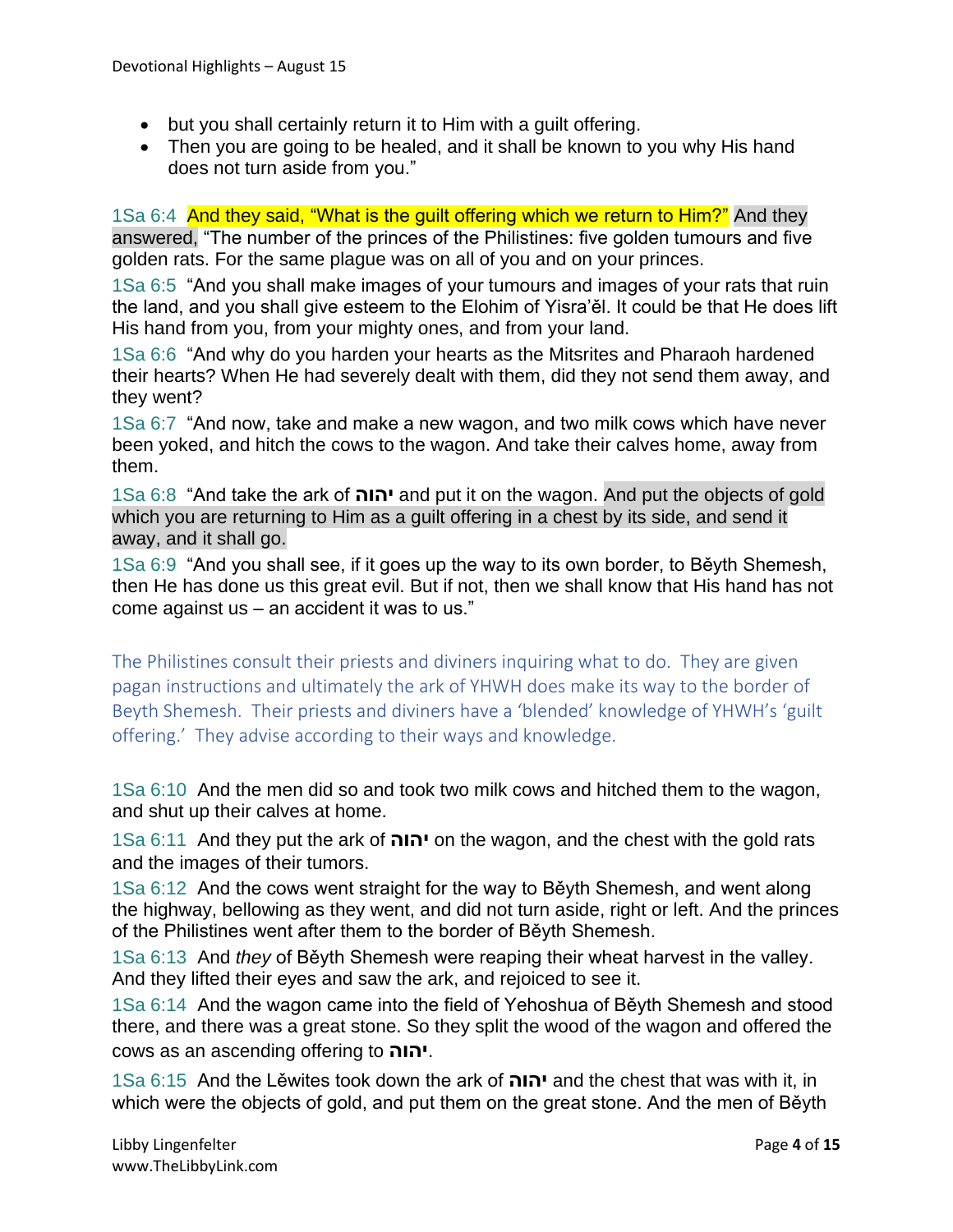Shemesh offered ascending offerings and slaughtered slaughterings the same day to .**יהוה**

1Sa 6:16 And when the five princes of the Philistines saw it, they returned to Eqron the same day.

1Sa 6:17 And these are the gold tumors which the Philistines returned as a guilt offering to **יהוה**: one for Ashdoḏ, one for Azzah, one for Ashqelon, one for Gath, one for Eqron,

1Sa 6:18 and the gold rats, by the number of all the cities of the Philistines belonging to the five princes, both walled cities and country villages, even as far as the great meadow on which they placed the ark of **יהוה**, *remain* to this day in the field of Yehoshua of Běyth Shemesh.

1Sa 6:19 And He struck among the men of Běyth Shemesh, for they had looked into the ark of **יהוה**. He struck among the people seventy men, and the people mourned because **יהוה** struck among the people, a great smiting.

1Sa 6:20 And the men of Běyth Shemesh said, "Who is able to stand before this setapart **יהוה** Elohim? And to whom shall He go from us?"

1Sa 6:21 And they sent messengers to the inhabitants of Qiryath Ye'arim, saying, "The Philistines have brought back the ark of **יהוה**. Come down, take it up to you."

It is obvious to see, that among the Israelites, there was a great void of knowledge in how to properly handle the Ark of YHWH. The proper protocol had all been recorded in the Book of the Law in which many had fallen away from. Therefore, they send for assistance to Qiryath Ye'arim for the Ark of YHWH to be removed.

# **Romans 5**

## **Excerpt supplemental teaching commentary** [in brown] **by Matthew Nolan**

T4 Link:<https://www.torahtothetribes.com/teaching/romans-from-a-torah-covenant-perspective-chapter-5/>

Is Torah synonymous with The Law of Moses? Limiting out understanding of these terms cannot be limited to the first five books of the Bible. Rabbinical tradition inherited by the Institutional Church has created a paradigm that has impacted our ability to rightly divide Scripture. Shaul/Paul admonishes us to seek a better reconciliation; by covenant, through the blood of Yahusha.

### **Peace with YHWH Through Faith**

**Rom 5:1** Therefore, having been declared right by belief, we have peace with Elohim through our **Master יהושע** Messiah,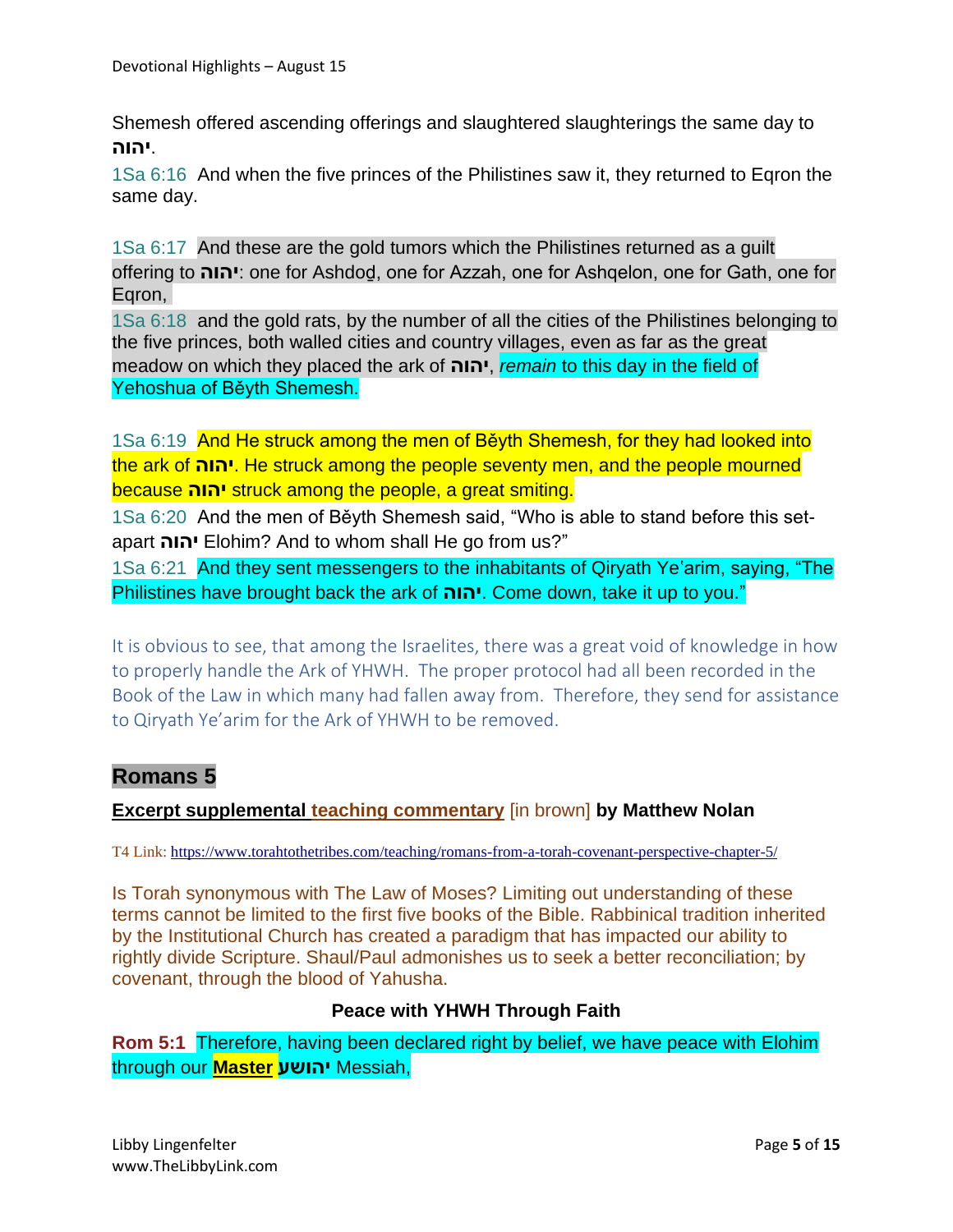### 'Master' [Kurios]

**Strong's - G2962** κύριος kurios *koo'-ree-os*

From κῦρος kuros (*supremacy*); *supreme* in authority, that is, (as noun) *controller*; by implication *Mr*. (as a respectful title): - God, Lord, master, Sir.

#### Rom 5:2 through whom **also we have access by belief into this favor** in which we stand, and we exult in the expectation of the esteem of Elohim.

To compare יהוה to a human judge is sacrilegious and callow, it fails on three major points:

- 1. A human judge and the accused have no intimate, sacred relationship at all!
- 2. A human barrister is hardly sinless, 'giving their life as a ransom for many' are they? More like rotten sinners holding your freedom at ransom for services rendered.
- 3. A human accusing barrister may appear to be the very manifestation of the devil when you're standing accused in the dock, but he hardly has the power over the earthly principalities that you think he does.

#### • The relationship between יהוה and the sinner is altogether intimate and sacred. **It's against יהוה Himself that the sinner has sinned, hardly the case with a human judge.**

Addressing the 'Kurios' of V.1 k. (Gk #2962 >Heb #3068 – the divine name יהוה) Kurios: Genesis 15:8 the covenant blood ratification, and Exodus 32:11 the covenant breach.

#### **Genesis 15:8, "Lord יהוה Elohim how shall I know that I will inherit it?"**

The Golden Calf – **Exodus 32:11** And Moses besought the LORD H3068 יהוה his Elohim, and said, LORD, H3068 יהוה Elohim why doth thy wrath wax hot against thy people, which thou hast brought forth out of the land of Egypt with great power, and with a mighty hand?

The triad naming formula: a combination of the names, Lord, Yahusha and Messiah appears in V.21, 6:23, 7:25 and 8:39. You can't but notice Shaul's [Paul's] deliberate attempt to connect us to the Tanakh usage of the divine name. It places squarely on Yahusha's shoulders the sovereign, divine nature. To call Him 'Kurios' a term used in the LXX [Septuagint] to identify יהוה is to credit Yahusha as being 'Elohim with us'/ 'Immanuel'!

Rom 5:2 through whom **also we have access** [prosagoge] **by belief into this favor** in which we stand, and we exult in the expectation of the esteem of Elohim.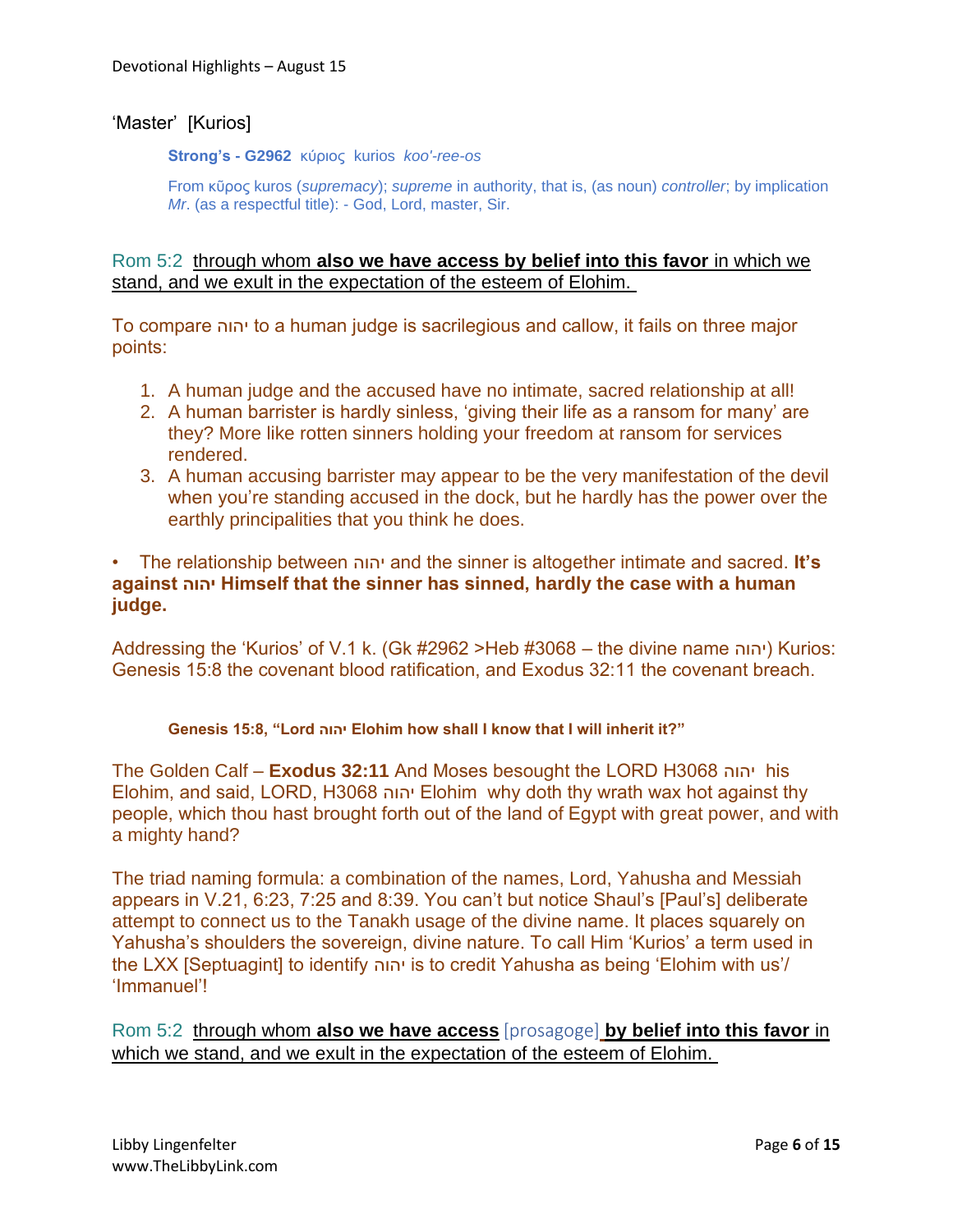'Prosagoge': 'a bringing to, or up to, a bringing up. Used in Ephesians 2:18 'through Him we both have access 'prosagoge' in one Ruach to the Abba.' rs."

Yahusha replaces the Levitical Tabernacle that was only introduced because of the Golden Calf. Even Rashi and the rabbis admit that the Tabernacle was a result of the Golden Calf. If Yahusha is the solution to sin, including the sin of the Golden Calf then He is the solution to the Levitical tabernacle too, which is the point made by Himself and the various writers of the Brit Chadasha.

'Prosagoge' 'gained access' comes from the verb 'prosago' a term used in the LXX to describe Israel approaching יהוה in the Tabernacle!

Now Shaul [Paul] clearly attributes that to Yahusha!

Rom 5:3 And not only this, but we also exult in pressures,

- knowing that pressure works endurance;
- Rom 5:4 and endurance, approvedness;
- and approvedness, expectation.
- Rom 5:5 And expectation does not disappoint, because the love of Elohim has been poured out in our hearts by the Set-apart Spirit which was given to us.

Rom 5:6 For when we were still weak, Messiah in due time died for the wicked. Rom 5:7 For one shall hardly die for a righteous one, though possibly for a good one someone would even have the courage to die.

V.6 'In due time," – the correct moment in time when Messiah entered the scene, was anointed Melchizedek, sacrificed for human sin, and initiated the Melchizedek – New Covenant – the final stages of human history, which will lead to His return is the thrust of the Brit!

Yahusha said, "They that be whole need not a physician, but they that are sick." (Matthew 9:12)

V.7 doing good for good vs good for evil.

#### **Matthew 9:13 "I have not come to call the righteous, but sinners to repentance."**

I. In human reason it makes no sense that Yahusha would die for righteous people, even though technically there are none (3:10).

I. In human reason it makes no sense that Yahusha would die for sinners – Elohim's enemies. In the ancient world it was heard of someone laying their life down for a friend, but for an enemy was unheard of! Even the Maccabean Jews would lay down their life for loyalty to the Torah but never for the ungodly. This isn't nepotism; this is selfabandonment, a wanton bounteousness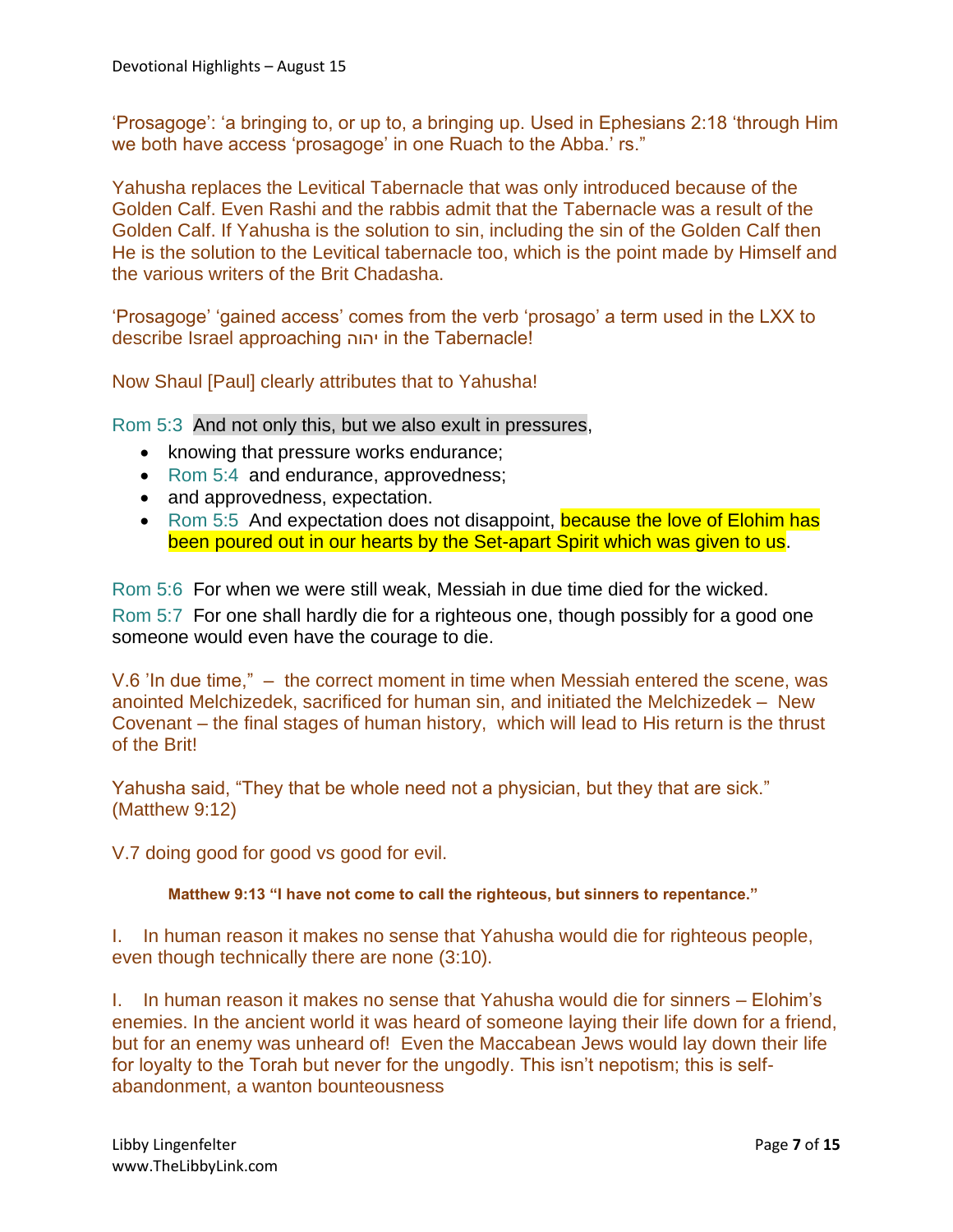### Rom 5:8 **But Elohim proves His own love for us, in that while we were still sinners, Messiah died for us.**

But Elohim proves His own love for us, in that while we were still sinners, Messiah died for us.

Rom 5:9 Much more then, having now been declared right by His blood, we shall be saved from wrath through Him.

Positional sanctification sets us up for a life of personal sanctification – divine responsibility to יהוהs code of conduct, contained in covenant commandments, unlike commandments contained in ordinances.

Rom 5:10 For if, being enemies, we were restored to favor with Elohim through the death of His Son, much more, having been restored to favor, **we shall be saved by His life.**

Rom 5:11 And not only this, but we also exult in Elohim through our Master **יהושע** Messiah, through whom **we have now received the restoration to favor.**

Reconciliation is juxtaposed between the first Melchizedek, Adam, to the Final Melchizedek, Yahusha. We'll see this play out in v. 14, death reigned from the first Melchizedik – Adam; to the last Melchizedik in the Tanakh – Moses, The Final Melchizedek – Yahusha crosses the threshold building the one new man of Ephesians 2. though reconciliation by covenant through His blood.

Only in Yahusha is a person declared 'right' by His blood. Unless Yahusha washes you; you have no part in Him.

Joh 13:8 Kěpha said to Him, "By no means shall You wash my feet, ever!" יהושע answered him, "If I do not wash you, you have no part with Me."

## **Death in Adam, Life in Christ**

Rom 5:12 For this reason, even as through one man sin did enter into the world, and death through sin, and thus death spread to all men, **because all sinned** –

V12 & 13 speak to the introduction of sin into humanity and the place of law in regard to sin and the presentation as Yahusha as the second Adam, all rooted in the Gen. 3 narrative.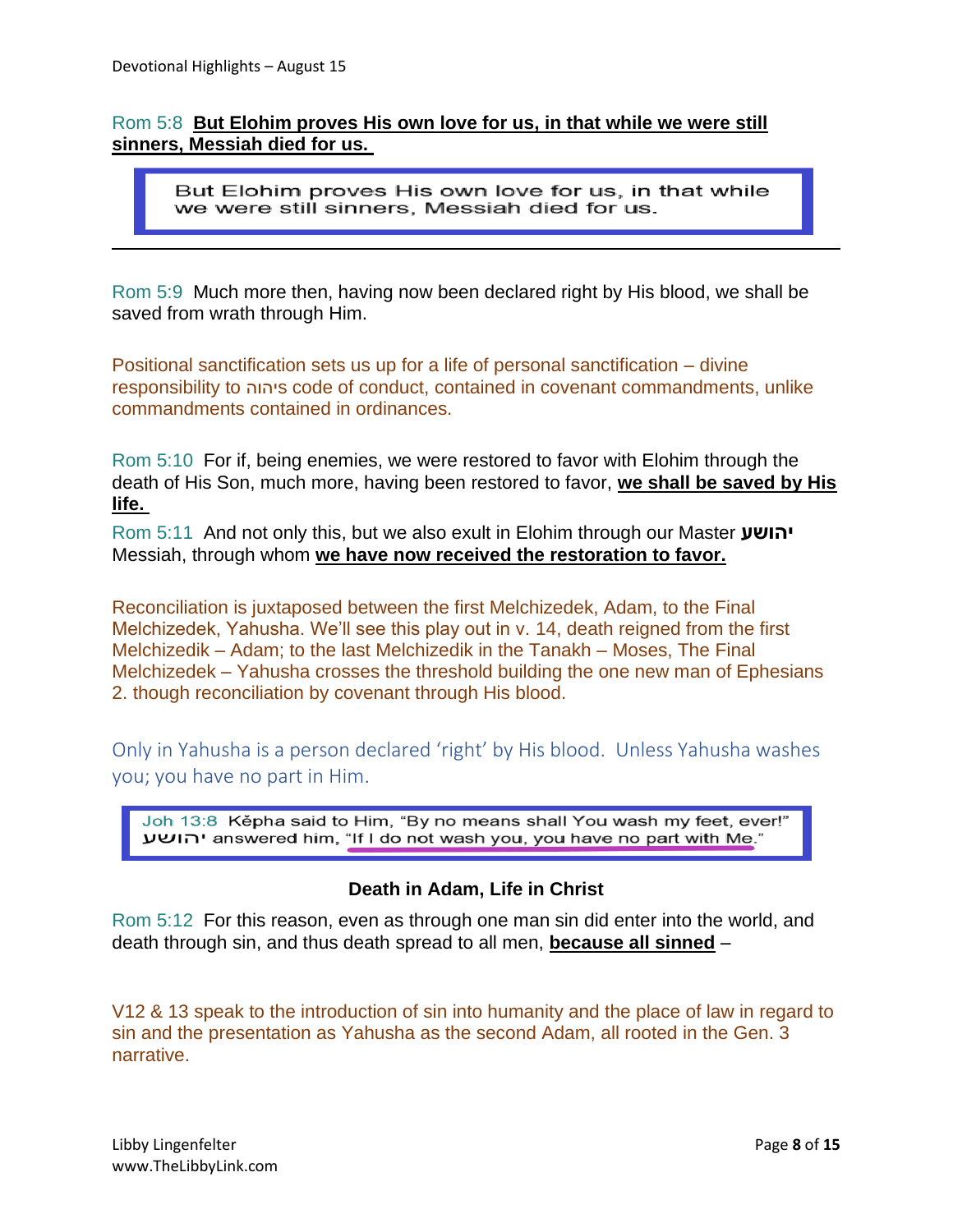The sin nature, unlike the Dali Lama, I believe all men and women directly inherit a sin nature from Adam and Eve. Through Adam death spread to all people. Original sin.

**Genesis 8:21 'For the intent of man's heart is evil from his youth.'**

**Psalms 51:5 'Behold, I was brought forth in iniquity, and in sin my mother conceived me.'**

**Psalms 58:3 'The wicked are estranged from the womb, these who speak lies go astray from birth.'**

**2 Esdras 3:7 'and you laid upon him one commandment of yours, but he transgressed it, and immediately you appointed death for him and for his descendants. From him there sprang nations and tribes, peoples and clans without number.'**

As the whole of humanity existed first in Adam, now because of sin Adam is humanity in alienation from יהוה.

Rom 5:13 for until the Torah, sin was in the world, but sin is not reckoned when there is no Torah.

What law? The law of Moses???

No! Sin couldn't be charged against anyone's account where there is no law. But we know Cain, the flood of Noah, Sodom and Gomorrah, and the sins of Pharaoh were charged before Sinai, some before Moses don't we?

We've got to recognize that Abraham didn't know Moses, yet he followed YHWH's Torah (Genesis 26:5). So, Torah and 'the law of Moses' are not synonymous just as BoL [Book of the Law] and BoC [Book of the Covenant] are not synonymous. The Torah that Abraham kept wasn't the law of Moses, was it?

Sin is never charged in the absence of Torah – the presence of YHWH's Torah within the lives of people before Moses, before Sinai had the wide scale function of exposing the sin of the human heart.

So, where does this whole idea that the law of Moses is the five books of Torah come from? Rabbinical tradition inherited by the church.

"The law of Moses" is literally the second set of tablets. Its inception point is Exodus 24:12 and it extends into Joshua. It's called 'the law of Moses' because Moses cut the stones, Moses talked to the people.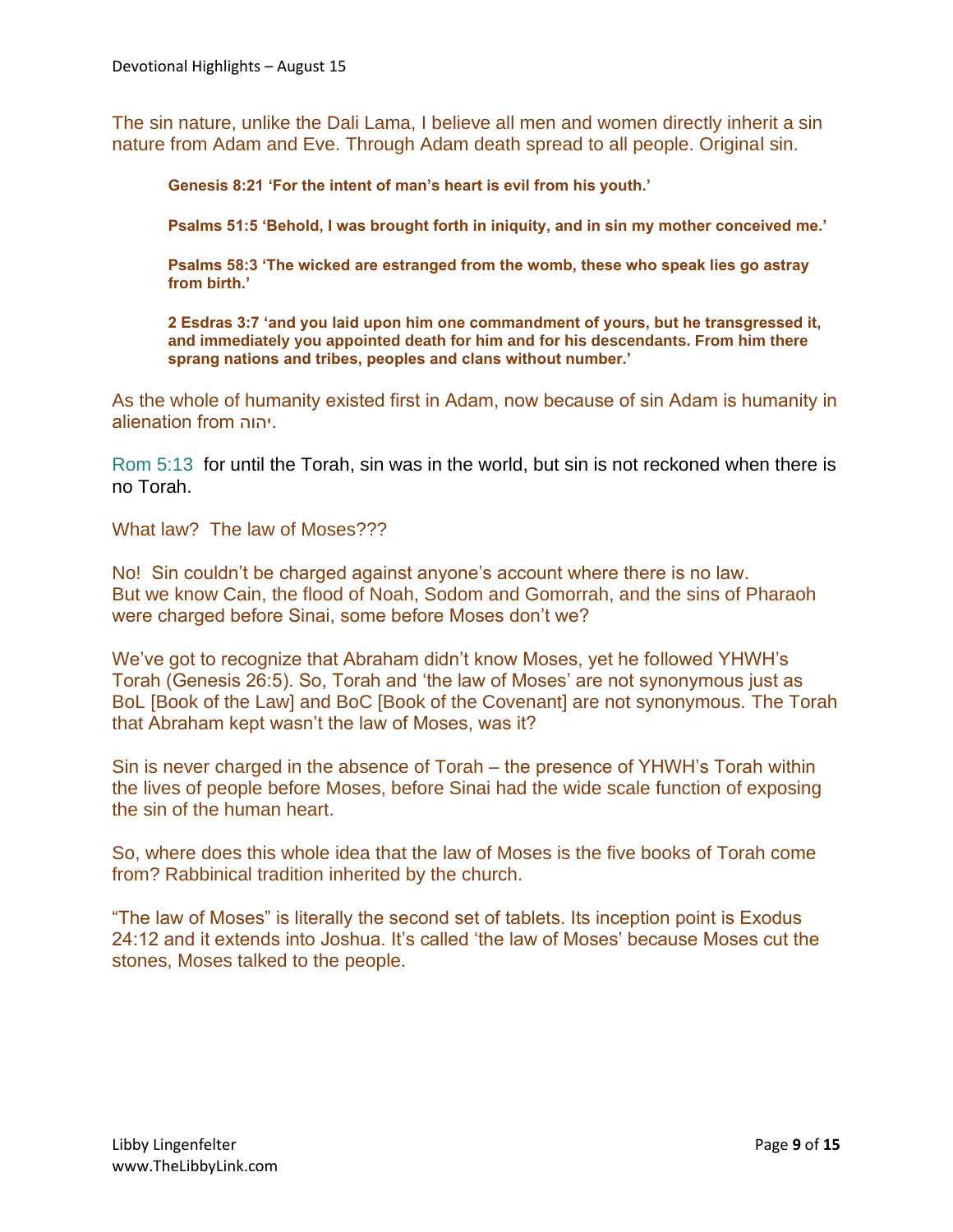I differ as far as to what was 'written on' the second set of tablets. From what I glean, I see the second set of tablets having the identical writings as the first set of tablets. Moses' portion of the 'added and imposed' Book of the Law is completed in Deut. 31:26 on parchment; and then placed in a pocket 'beside' the Ark of the Covenant which held the Book of the Covenant. I do agree that the Book of the Law's inception point is Ex. 24:12 and extends into the book of Joshua.

#### Receiving 1st set of stone tablets retold by Moses in Deuteronomy:

Deu 9:10 "Then **יהוה** gave me the two tablets of stone written with the finger of Elohim, and on them were all the Words which **יהוה** had spoken to you on the mountain from the midst of the fire in the day of the assembly.

Deu 9:11 "And it came to be, at the end of forty days and forty nights, that **יהוה** gave me the two tablets of stone, the tablets of the covenant.

Deu 9:12 "Then **יהוה** said to me, 'Arise, go down quickly from here, for your people whom you brought out of Mitsrayim have acted corruptly. They have quickly turned aside from the way which I commanded them, they have made themselves a molded image.'

#### Receiving the  $2^{nd}$  set of stone tablets as retold by Moses in Deuteronomy:

Deu 10:1 "At that time **יהוה** said to me, 'Hew for yourself two tablets of stone like the first, and come up to Me on the mountain. And you shall make yourself an ark of wood,

Deu 10:2 then I write on the tablets **the Words that were on the first tablets**, which you broke. And you shall put them in the ark.'

Deu 10:3 "So I made an ark of acacia wood, hewed two tablets of stone like the first, and went up the mountain, with the two tablets in my hand.

Deu 10:4 "And He wrote on the tablets according to the first writing, the Ten Words, which **יהוה** had spoken to you in the mountain from the midst of the fire in the day of the assembly. Then **יהוה** gave them to me,

Deu 10:5 and I turned and came down from the mountain, and put the tablets in the ark which I had made. And they are there, as **יהוה** commanded me."

#### Completion of Moses' writing of the 'Book of the Law' on parchment.

Deu 31:24 And it came to be, when Mosheh had completed writing the Words of this Torah in a book, until their completion,

Deu 31:25 that Mosheh commanded the Lěwites, who bore the ark of the covenant of **יהוה**, saying,

Deu 31:26 "Take this Book of the Torah, and **you shall place it beside** the ark of the covenant of **יהוה** your Elohim, and it shall be there as a witness against you,

Deu 31:27 for I myself know your rebellion and your stiff neck. See, while I am still alive with you today, you have been rebellious against **יהוה**, then how much more after my death?

Moses didn't mediate this law concession. There was no exchange – Moses delivered this Formal Legal Oration to a group (they couldn't say NO!). 'The Law of Moses' isn't some separate 'law' from the BoL, but it isn't the first five books either!

This will change your biblical paradigm. Let the scripture inform us: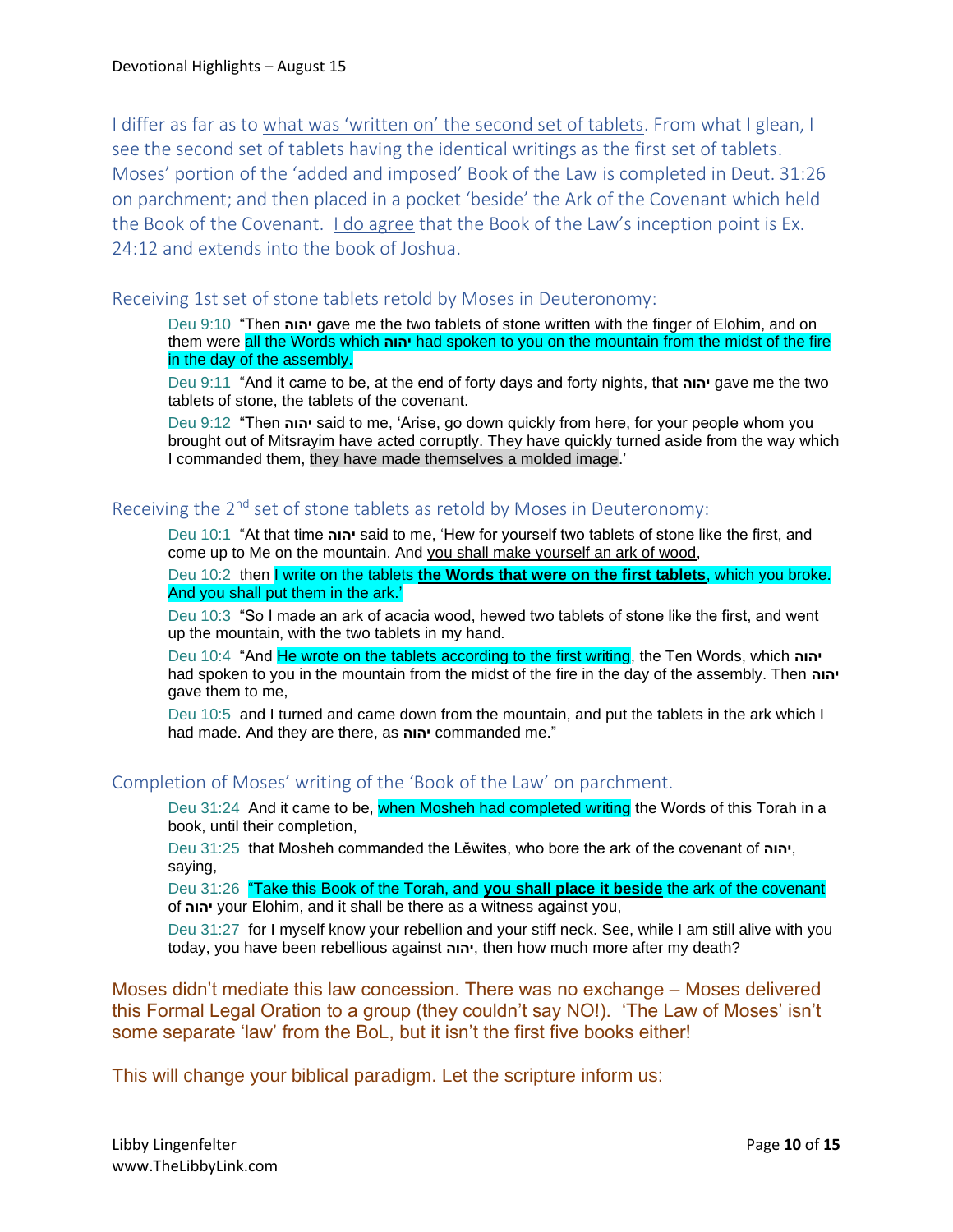The phrase 'Law of Moses' comes from 'the Book of the Law of Moses' appearing in the Bible 4 times with the torot of 1st mention Joshua 8:31.

The phrase 'The Law of Moses' is found in John 7:23 & Acts15:5 and it's in reference to the land entrance sign of circumcision in Joshua 5:2.

The point: 'The law of Moses' isn't its own law or limited to just the book of Deuteronomy or to the first 5 books of the bible because the phrase it's attached to (circumcision) and appears in text outside of those parameters (Joshua 5:2).

Jos 5:2 At that time **יהוה** said to Yehoshua, "Make knives of flint for yourself, and circumcise the sons of Yisra'ěl again the second time."

To compound that; Joshua 8:31 & Joshua 23:6 are outside of the first 5 books with Joshua 'adding' to "'the Book of the Law" (of Moses) at Joshua 24:26. All mentions of the 'Book of the Law' and 'the Book of the Law of Moses' are synonymously interchangeable and begin in 'law' Exodus 24:12 extending past Deuteronomy into Joshua with additions and changes!

IN SUMMATION: The law of Moses is NOT the five books of the bible – it's inclusive of the Book of the Law but extends into Joshua.

Another point to keep in mind is that the Book of the Covenant was a 'blood ratified covenant.' Blood ratified covenants cannot be 'added to' or 'taken away' from. The BoC could NOT be altered after the covenant confirming meal of Ex. 24:9-11. It could however be broken; in which the people did by sinning with the golden calf.

Whereas, the Book of the Law, was not blood ratified and could be 'added to' as the above describes. It stood as a 'witness against them.' It was a tutor until Yahusha would come. As a tutor, the Aaronic Tabernacle system under the Book of the Law, provided a living and teachable 'parable' [Heb. 9:9] that pointed to the coming Messiah, Yahusha.

Rom 5:14 But death reigned from Adam until Mosheh, even over those who had not sinned according to the likeness of the transgression of Adam, who is a type of Him who was to come.

Death reigned from the 1st Malki-Adam, to the last Maliki-Moshe, where the children died to the BoC and the BoL was imposed upon them – until the Final Melchizedek would redeem them from the curse of the BoL and return them to Torah through Covenant.

Not the 'law of Moses' but 'the Torah' – as the children of Abraham we should walk as Abraham.

T4 Link:<https://www.torahtothetribes.com/teaching/romans-from-a-torah-covenant-perspective-chapter-5/>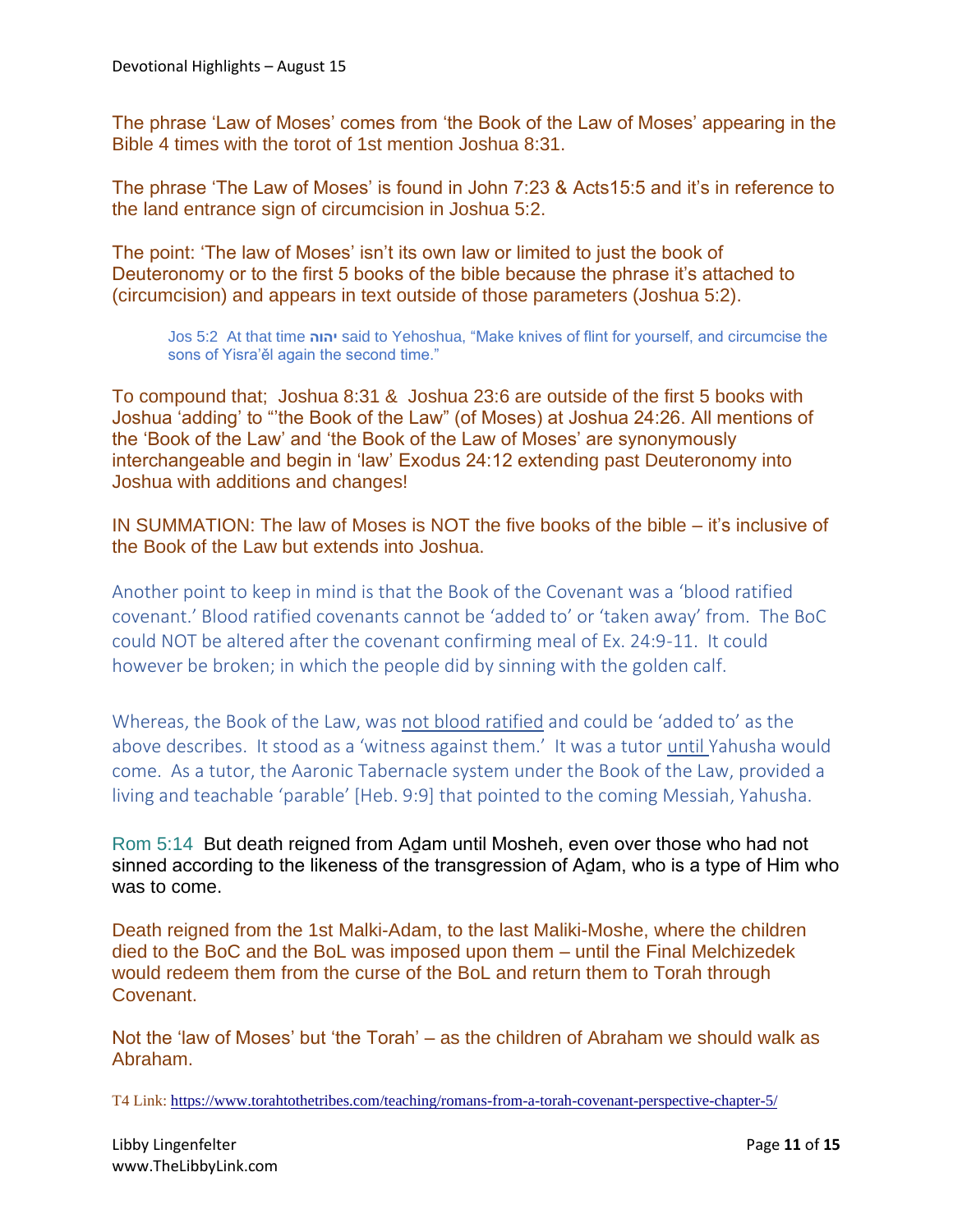Rom 5:15 But the favorable gift is not like the trespass. For if by the one man's trespass many died, much more the favor of Elohim, and the gift in favor of the one Man, **יהושע** Messiah, overflowed to many.

Rom 5:16 And the favorable gift is not as by one having sinned. For indeed the judgment was of one to condemnation, but the favorable gift is of many trespasses unto righteousness.

Rom 5:17 For if by the trespass of the one, death did reign through the one, much more those who receive the overflowing favor and the gift of righteousness shall reign in life through the One, **יהושע** Messiah.

Rom 5:18 So then, as through one trespass there resulted condemnation to all men, so also through one righteous act there resulted righteous-declaring of life to all men.

Rom 5:19 For as through the disobedience of one man many were made sinners, so also through the obedience of the One many shall be made righteous.

Rom 5:20 And the Torah came in beside, so that the trespass would increase. But where sin increased, favor increased still more,

Rom 5:21 so that as sin did reign in death, even so favor might reign through righteousness to everlasting life through **יהושע** Messiah our Master.

Yahusha gave us the New Covenant ratified with His precious blood. He fulfilled the death penalty arm of the broken covenant within Gen. 15; which had to be fulfilled due to the subsequent sin of the golden calf. Instead of wiping all the people out; He chose to lay down His life and take it back up again. Therefore, believers are now connected back to the Gen. 12 unconditional promise YHWH gave Abraham. To all that receive and 'accept' His New Covenant 'proposal'; 'ratified by His blood'; they can partake of His 'Covenant Confirming meal' of bread and wine and receive His righteousness and everlasting life.

## **Jeremiah 43**

### **Jeremiah Taken to Egypt**

**Jer 43:1** And it came to be, when Yirmeyahu had ended speaking all these words to all the people – all the words of **יהוה** their Elohim, for which **יהוה** their Elohim had sent him to them –

Jer 43:2 that Azaryah son of Hoshayah, and Yoḥanan son of Qarěaḥ, and all the proud men spoke, saying to Yirmeyahu, **"You are speaking a lie!** יהוה **our Elohim has not sent you to say, 'Do not go to Mitsrayim to sojourn there.'**

Not only do they call Jeremiah a liar but a conspirator!

Jer 43:3 **"For Baruḵ son of Něriyah is moving you against us, to give us into the**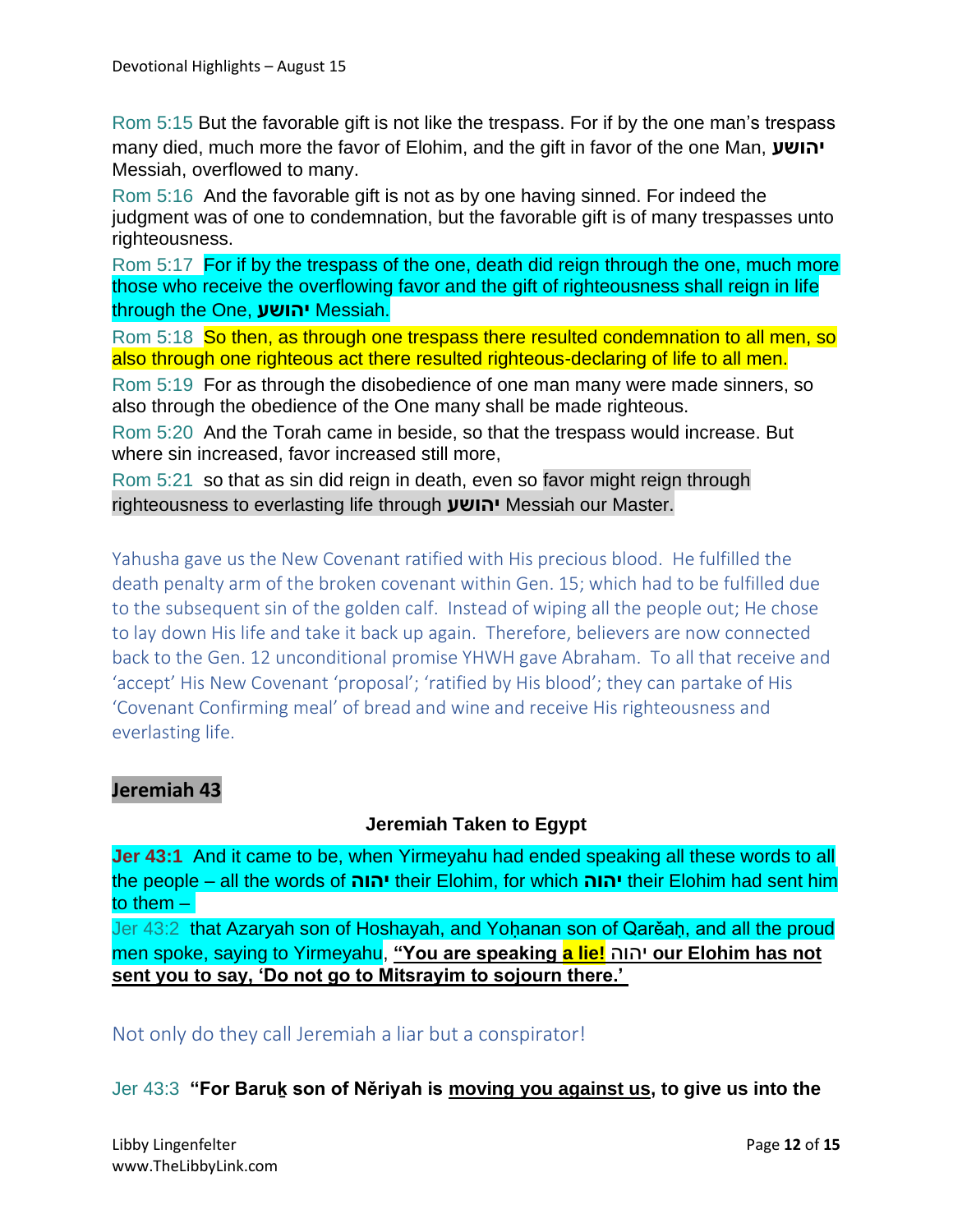## **hand of the Kasdim, to put us to death or exile us to Baḇel."**

In their wrong internal reasonings, they make a disastrous decision. They choose to disobey the voice of YHWH and go to Egypt. This decision will affect many, including women and children.

Jer 43:4 So Yoḥanan son of Qarěaḥ, and all the commanders of the army, and all the people disobeyed the voice of **יהוה**, to stay in the land of Yehuḏah.

Jer 43:5 And Yoḥanan son of Qarěaḥ and all the commanders of the army **took all the remnant of Yehuḏah** who had returned to dwell in the land of Yehuḏah, from all nations where they had been driven –

Jer 43:6 the men, and the women, and the children, and the sovereign's daughters, and every being whom Neḇuzaraḏan, chief of the guard, had left with Geḏalyahu son of Aḥiqam, son of Shaphan, and Yirmeyahu the prophet, and Baruḵ son of Něriyahu. Jer 43:7 **So they went to the land of Mitsrayim**, for **they disobeyed** the voice of **יהוה**. And they went as far as Taḥpanḥes.

YHWH sends them a very disturbing Word as they arrive in Taḥpanḥes. It is definitely not a 'Welcome to Egypt' message. This is a real story once again of what happens when a person; or a group of people; choose to go against YHWH. It never ends well.

Each one of us sooner or later must decide it they are going to follow YHWH or not; and not making a decision equates to a 'no.' This is the most important decision anyone can every make in their lifetime; for it determines their eternal destiny to life or to death.

#### Jer 43:8 And the word of **יהוה** came to Yirmeyahu in Taḥpanḥes, saying,

Jer 43:9 "Take large stones in your hand, and you shall hide them before the eyes of the men of Yehuḏah, in the clay in the brick courtyard which is at the entrance to Pharaoh's house in Tahpanhes.

Jer 43:10 "Then you shall say to them, 'Thus said **יהוה** of hosts, the Elohim of Yisra'ěl, "See, I am sending, and I shall bring Neḇuḵaḏretstsar the sovereign of Baḇel, My servant. And I shall set his throne above these stones that I have hidden. And he shall spread his canopy over them.

Jer 43:11 "And he shall come and strike the land of Mitsrayim,

- *bringing* death to those *appointed* for death,
- and captivity to those for captivity,
- and the sword to those for the sword.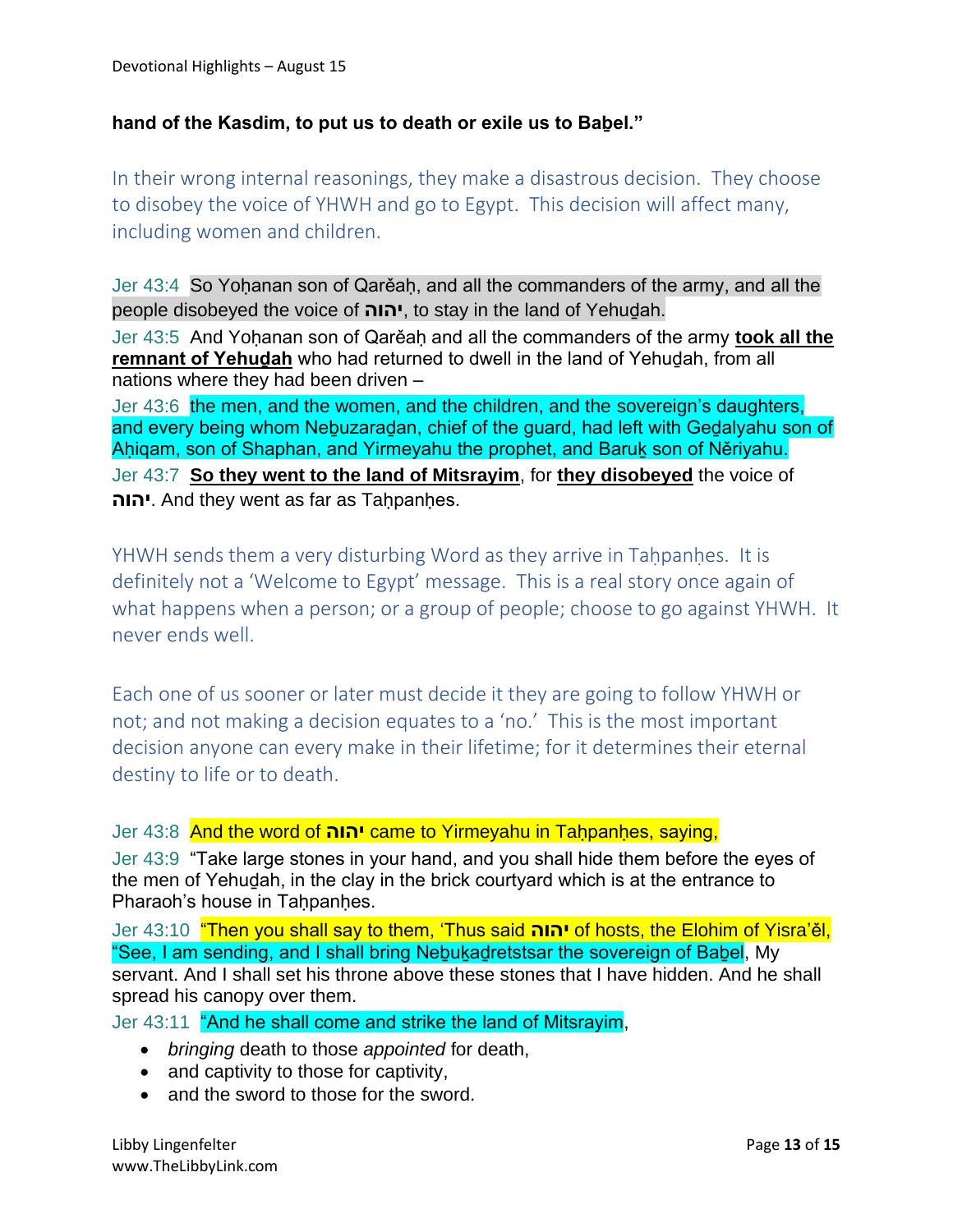- Jer 43:12 "And he shall set fire to the houses of the mighty ones of Mitsrayim. And he shall burn them and take them captive. And he shall cover himself with the land of Mitsrayim, as a shepherd puts on his garment, and he shall go out from there in peace.
- Jer 43:13 "And he shall break the stone pillars of the House of the Sun which are in the land of Mitsrayim, and he shall burn the houses of the mighty ones of the Mitsrites with fire." '"

# **Psalm 19**

YHWH is everywhere; He is all around us through His creation; He is the Word and His Word is perfect. All His decisions are right! He is the perfecter of right-rulings! To know Him is to read and guard His Word; by doing so there is great reward. To be pleasing to Him is to hear and obey His voice and His covenant commands.

## **The Law of the YHWH Is Perfect**

**Psa 19:1** The heavens are proclaiming the esteem of Ěl; And the expanse is declaring the work of His hand.

Psa 19:2 Day to day pours forth speech, And night to night reveals knowledge.

Psa 19:3 There is no speech, and there are no words, Their voice is not heard.

Psa 19:4 Their line has gone out through all the earth, And their words to the end of the world. In them He set up a tent for the sun,

Psa 19:5 And it is like a bridegroom coming out of his room, It rejoices like a strong man to run the path.

Psa 19:6 Its rising is from one end of the heavens, And its circuit to the other end; And naught is hidden from its heat.

Psa 19:7 The Torah of **יהוה** is perfect, bringing back the being; The witness of **יהוה** is trustworthy, making wise the simple;

Psa 19:8 The orders of **יהוה** are straight, rejoicing the heart; The command of **יהוה** is clear, enlightening the eyes;

Psa 19:9 The fear of **יהוה** is clean, standing forever; The right-rulings of **יהוה** are true, They are righteous altogether,

Psa 19:10 More desirable than gold, Than much fine gold; And sweeter than honey and the honeycomb.

Psa 19:11 Also, Your servant is **warned** by them, **In guarding them there is great reward.**

Psa 19:12 Who discerns mistakes? Declare me innocent from those that are secret,

Psa 19:13 Also keep Your servant back from presumptuous ones, Do not let them rule over me. Then shall I be perfect, and innocent of great transgression.